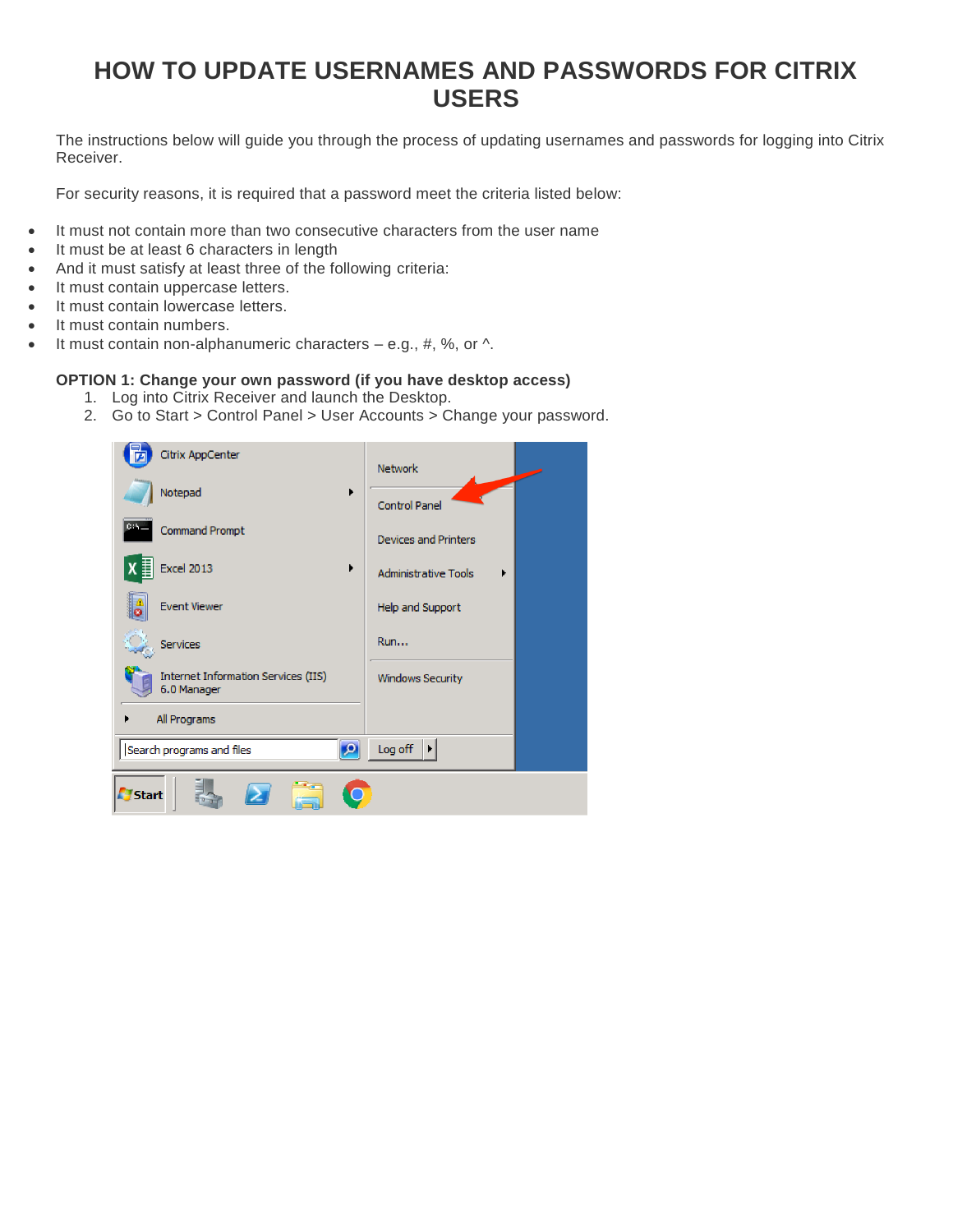| All Control Panel Items                   |                                           |                            | $\blacksquare$ $\blacksquare$ $\times$                    |
|-------------------------------------------|-------------------------------------------|----------------------------|-----------------------------------------------------------|
| Control Panel - All Control Panel Items - |                                           |                            | Search Control Panel                                      |
| <b>Adjust your computer's settings</b>    |                                           |                            | View by: Large icons                                      |
| <b>Action Center</b>                      | <b>Administrative Tools</b>               | <b>AutoPlay</b>            | <b>BitLocker Drive Encryption</b>                         |
| <b>Color Management</b>                   | <b>Credential Manager</b>                 | <b>Date and Time</b>       | <b>Default Programs</b>                                   |
| <b>Device Manager</b>                     | <b>Devices and Printers</b><br><b>STA</b> | <b>Display</b>             | <b>Ease of Access Center</b>                              |
| Flash Player (32-bit)                     | <b>Folder Options</b>                     | <b>Fonts</b>               | <b>Install Application on Remote</b><br>Desktop           |
| <b>Internet Options</b><br><b>VE</b>      | <b>iSCSI</b> Initiator                    | <b>Keyboard</b>            | <b>Mouse</b>                                              |
| <b>Network and Sharing Center</b>         | <b>Notification Area Icons</b><br>0.0001  | <b>Personalization</b>     | <b>Phone and Modem</b>                                    |
| <b>Power Options</b>                      | <b>Programs and Features</b><br>ί.        | <b>Region and Language</b> | <b>RemoteApp and Desktop</b><br><b>Connections</b><br>كرآ |
| Sound                                     | <b>Sync Center</b>                        | System                     | <b>Taskbar and Start Menu</b>                             |
| <b>Text to Speech</b>                     | <b>Troubleshooting</b>                    | <b>User Accounts</b>       | <b>Windows CardSpace</b>                                  |
| 皡<br><b>Windows Defender</b>              | <b>Windows Firewall</b>                   | <b>Windows Update</b>      |                                                           |
|                                           |                                           |                            |                                                           |

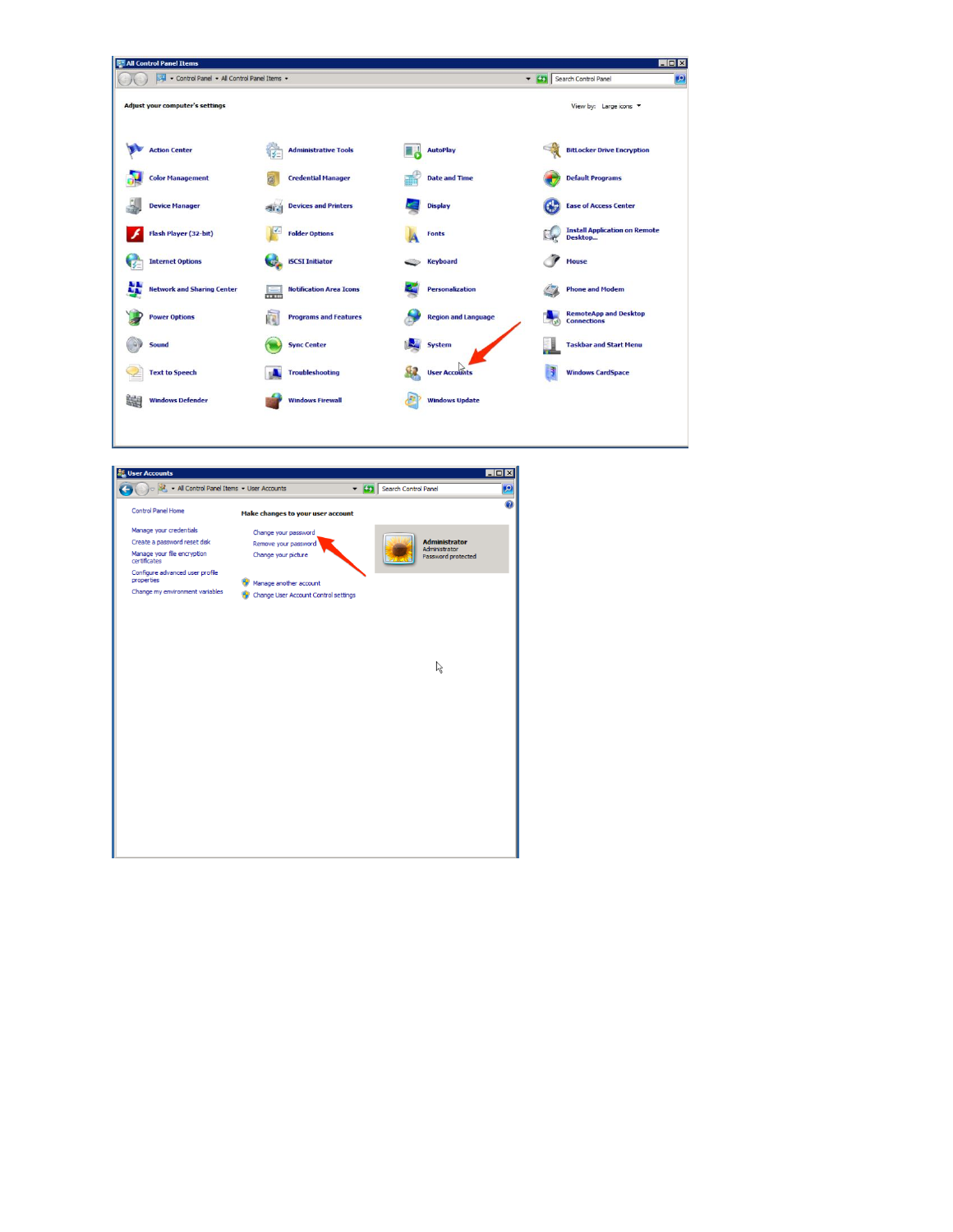3. Fill in the required fields to update your password and save the changes.



## **OPTION 2: Reset password for other users (if you have desktop and admin access)**

**IMPORTANT:** never make changes to the "administrator" user or "Ctx" users.

- 1. Log into Citrix Receiver and launch the Desktop.
- 2. Open the Server Manager (to the right of the Start menu by default).
- 3. In the left column, expand "Configuration" > "Local Users and Groups" > "Users."
- 4. Right-click on a user that you wish to update.
- 5. Click "Rename" to set a new username.
- 6. Click "Set Password…" to set a new password.
- Note: be sure to set a password with a mixture of uppercase/lower case letters, numbers and at least one special character. If the password is too simple, an error message will be displayed and the password will not be updated.